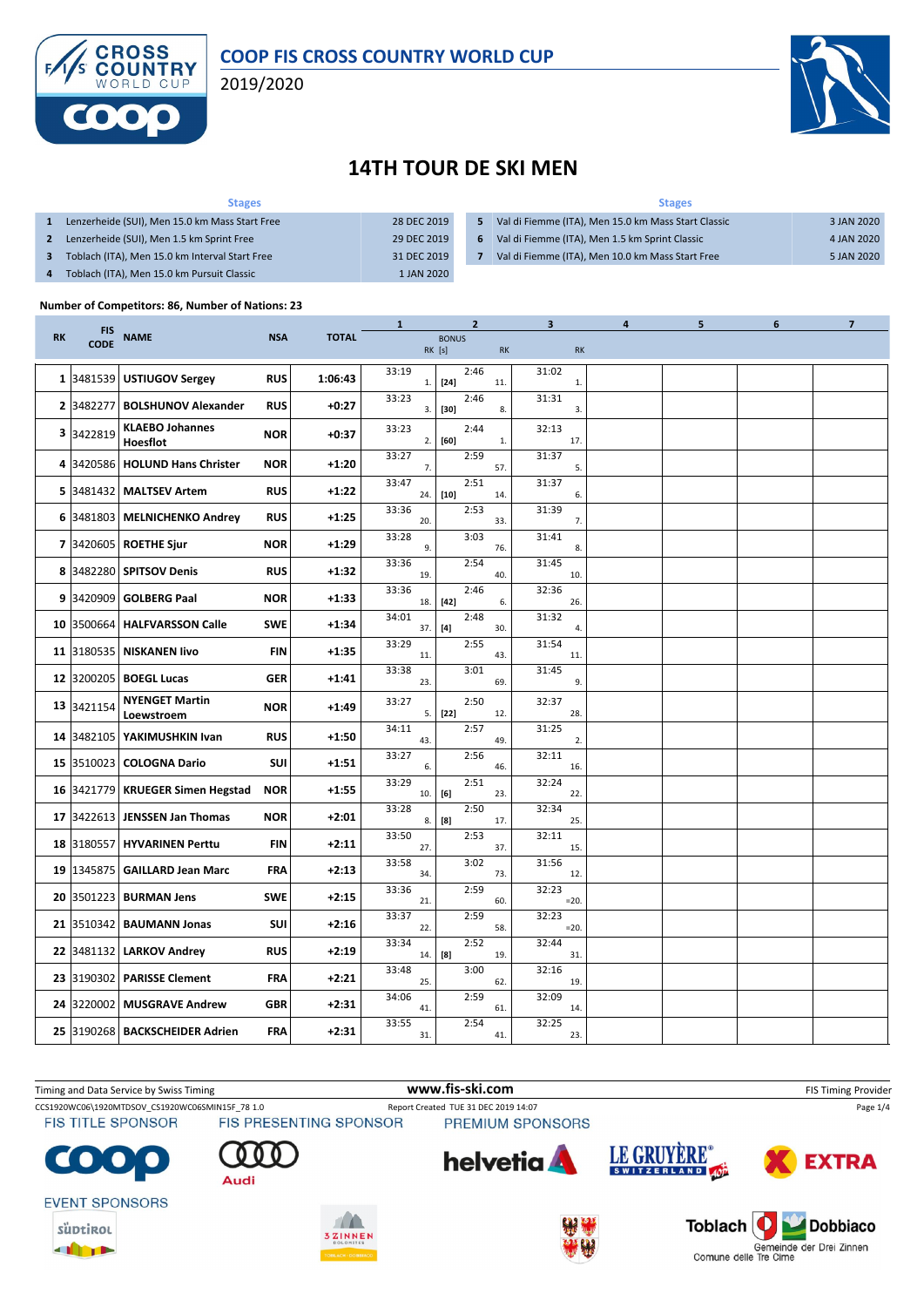

2019/2020



## **14TH TOUR DE SKI MEN**

|           | <b>FIS</b>  |                                    |            | <b>TOTAL</b> | $\mathbf{1}$ | $\overline{2}$         |     | 3            | $\overline{a}$ | 5 | 6 | $\overline{7}$ |
|-----------|-------------|------------------------------------|------------|--------------|--------------|------------------------|-----|--------------|----------------|---|---|----------------|
| <b>RK</b> | <b>CODE</b> | <b>NAME</b>                        | <b>NSA</b> |              |              | <b>BONUS</b><br>RK [s] | RK  |              | <b>RK</b>      |   |   |                |
|           | 26 3190529  | <b>LAPALUS Hugo</b>                | <b>FRA</b> | $+2:32$      | 33:54<br>29. | 3:05                   | 83. | 32:16<br>18. |                |   |   |                |
|           |             | 27 3190548 CHAPPAZ Jules           | <b>FRA</b> | $+2:40$      | 34:27<br>55. | 2:54                   | 39. | 32:02<br>13. |                |   |   |                |
|           | 28 3500991  | <b>WESTBERG Karl-Johan</b>         | <b>SWE</b> | $+2:40$      | 33:59<br>35. | 2:51<br>$^{[8]}$       | 18. | 32:41<br>30. |                |   |   |                |
|           | 29 3510351  | <b>FURGER Roman</b>                | SUI        | $+2:42$      | 33:34<br>15. | 2:50<br>$[10]$         | 13. | 33:11<br>45. |                |   |   |                |
|           | 30 3200356  | <b>DOBLER Jonas</b>                | <b>GER</b> | $+2:45$      | 33:29<br>13. | 3:00                   | 63. | 32:59<br>39. |                |   |   |                |
|           |             | 31 3510534 KLEE Beda               | <b>SUI</b> | $+2:52$      | 33:57<br>33. | 2:58                   | 53. | 32:40<br>29. |                |   |   |                |
|           | 32 3430249  | <b>BURY Dominik</b>                | <b>POL</b> | $+2:56$      | 34:11<br>45. | 3:00                   | 66. | 32:28<br>24. |                |   |   |                |
|           | 33 3190111  | <b>MANIFICAT Maurice</b>           | <b>FRA</b> | $+2:56$      | 33:52<br>28. | 2:59                   | 59. | 32:48<br>35. |                |   |   |                |
|           |             | 34 3200376 NOTZ Florian            | <b>GER</b> | $+2:59$      | 33:54<br>30. | 3:04                   | 79. | 32:44<br>33. |                |   |   |                |
|           | 35 3020003  | <b>ESTEVE ALTIMIRAS Ireneu AND</b> |            | $+3:01$      | 33:55<br>32. | 3:02                   | 74. | 32:47<br>34. |                |   |   |                |
|           |             | 36  3481163   RETIVYKH Gleb        | <b>RUS</b> | $+3:03$      | 34:04<br>40. | 2:49<br>$[46]$         | 4.  | 33:39<br>54. |                |   |   |                |
|           | 37 3150509  | <b>KNOP Petr</b>                   | <b>CZE</b> | $+3:14$      | 34:11<br>44. | 3:02                   | 71. | 32:44<br>32. |                |   |   |                |
|           | 38 3290379  | de FABIANI Francesco               | IΤΑ        | $+3:17$      | 34:12<br>47. | 2:52<br>[8]            | 16. | 33:04<br>41. |                |   |   |                |
|           |             | 39 3200676 BRUGGER Janosch         | <b>GER</b> | $+3:19$      | 34:17<br>49. | 2:55                   | 42. | 32:50<br>37. |                |   |   |                |
|           |             | 40 3150570 NOVAK Michal            | <b>CZE</b> | $+3:21$      | 33:50<br>26. | 2:53                   | 36. | 33:21<br>49. |                |   |   |                |
|           | 41 1362656  | <b>LIVERS Toni</b>                 | <b>SUI</b> | $+3:28$      | 34:12<br>46. | 3:10                   | 85. | 32:49<br>36. |                |   |   |                |
|           | 42 3200210  | EISENLAUER Sebastian               | <b>GER</b> | $+3:32$      | 34:24<br>54. | 2:53                   | 34. | 32:58<br>38. |                |   |   |                |
|           |             | 43 3180301 LEHTONEN Lari           | FIN        | $+3:32$      | 34:01<br>38. | 2:58                   | 54. | 33:16<br>48. |                |   |   |                |
|           | 44 3290407  | <b>SALVADORI</b><br>Giandomenico   | IΤΑ        | $+3:33$      | 34:15<br>48. | 3:01                   | 68. | 33:00<br>40. |                |   |   |                |
|           |             | 45 3670115 PUKHKALO Vitaliy        | KAZ        | $+3:39$      | 34:43<br>63. | 3:02                   | 72. | 32:37<br>27. |                |   |   |                |
|           |             | 46 3490145 ROJO Imanol             | <b>ESP</b> | $+3:49$      | 34:23<br>53. | 3:00                   | 65. | 33:09<br>43. |                |   |   |                |
|           | 47 3510479  | <b>RUEESCH Jason</b>               | SUI        | $+3:53$      | 34:32<br>61. | 2:54                   | 38. | 33:10<br>44. |                |   |   |                |
|           | 48 3501297  | <b>SANDSTROEM Bjoern</b>           | <b>SWE</b> | $+3:55$      | 34:10<br>42. | 2:56                   | 45. | 33:32<br>52. |                |   |   |                |
|           | 49 3510366  | <b>SCHNIDER Ueli</b>               | SUI        | $+3:57$      | 34:19<br>50. | 2:58                   | 52. | 33:23<br>50. |                |   |   |                |
|           |             | 50 3290326 PELLEGRINO Federico     | ITA        | $+4:02$      | 34:23<br>52. | 2:45<br>$[54]$         | 2.  | 34:31<br>68. |                |   |   |                |
|           |             | 51 3290524 ABRAM Mikael            | IΤΑ        | +4:06        | 34:03<br>39. | 2:56                   | 44. | 33:50<br>56. |                |   |   |                |
|           |             | 52 3501010 HAEGGSTROEM Johan       | <b>SWE</b> | $+4:07$      | 33:35<br>16. | 2:48<br>$[44]$         | 5.  | 35:11<br>77. |                |   |   |                |
|           |             | 53 3530496 NORRIS David            | <b>USA</b> | +4:12        | 34:30<br>58. | 3:00                   | 64. | 33:25<br>51. |                |   |   |                |
|           |             | 54  3501259   EKSTROEM Axel        | <b>SWE</b> | $+4:15$      | 34:27<br>56. | 2:58                   | 55. | 33:33<br>53. |                |   |   |                |
|           |             | 55 3430233 BURY Kamil              | <b>POL</b> | $+4:26$      | 35:08<br>71. | 2:56                   | 47. | 33:05<br>42. |                |   |   |                |

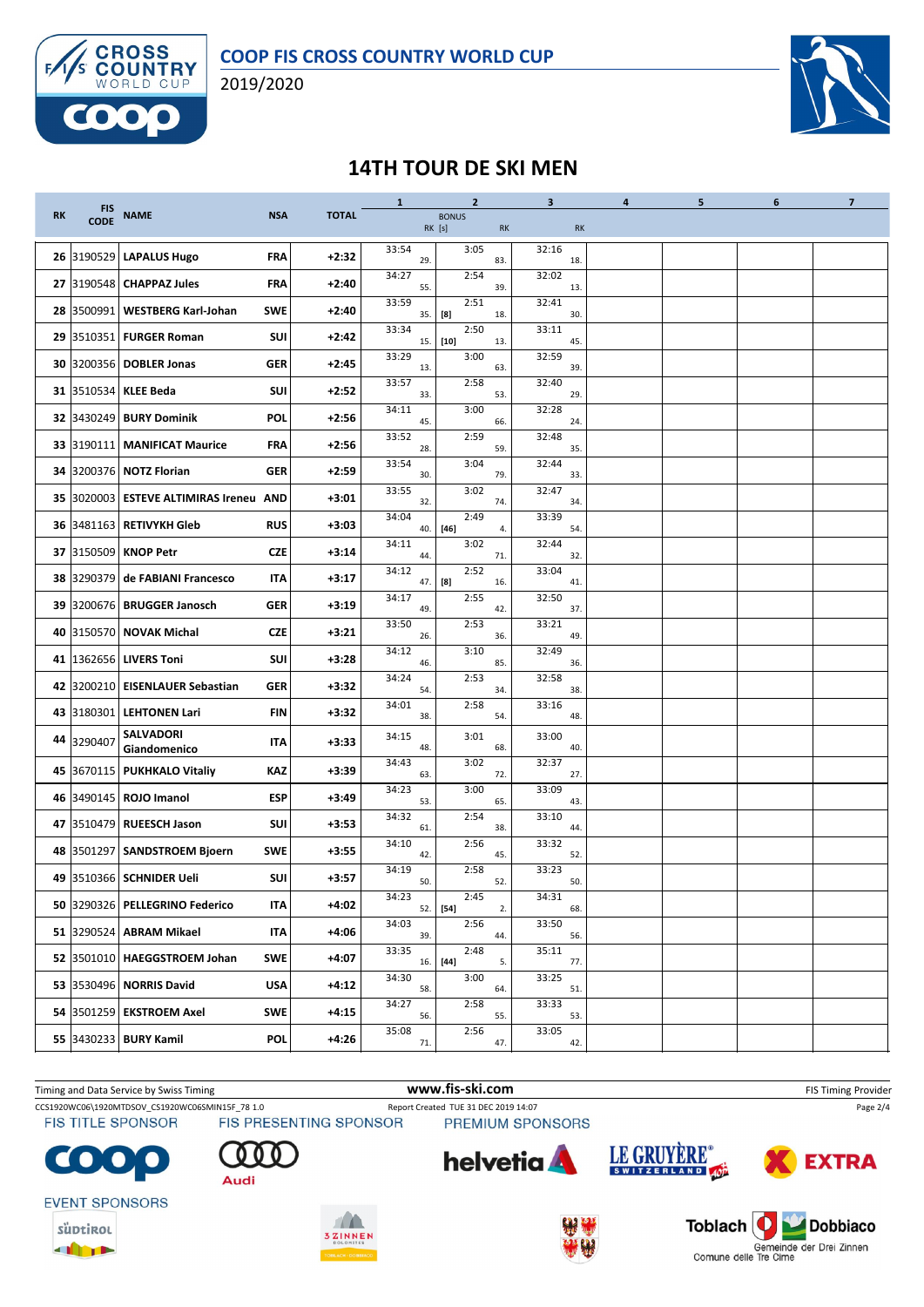

2019/2020



## **14TH TOUR DE SKI MEN**

|           |             |                                           |            |              | $\mathbf{1}$ | $\overline{2}$                                                                                                                                                                                                                            |     | 3            | 4 | 5 | 6 | $\overline{7}$ |
|-----------|-------------|-------------------------------------------|------------|--------------|--------------|-------------------------------------------------------------------------------------------------------------------------------------------------------------------------------------------------------------------------------------------|-----|--------------|---|---|---|----------------|
| <b>RK</b> | FIS<br>CODE | <b>NAME</b>                               | <b>NSA</b> | <b>TOTAL</b> |              | <b>BONUS</b><br>RK [s]                                                                                                                                                                                                                    | RK  | <b>RK</b>    |   |   |   |                |
|           |             | 56 3420994 TOENSETH Didrik                | <b>NOR</b> | $+4:31$      | 33:35<br>17. | 2:58                                                                                                                                                                                                                                      | 51. | 34:41<br>70. |   |   |   |                |
|           | 57 3270010  | <b>MALONEY WESTGAARD</b><br><b>Thomas</b> | <b>IRL</b> | +4:36        | 35:03<br>70. | 3:01                                                                                                                                                                                                                                      | 67. | 33:15<br>46. |   |   |   |                |
|           |             | 58 3290446   ZELGER Stefan                | IΤΑ        | $+4:37$      | 34:00<br>36. | 2:52<br>[6]                                                                                                                                                                                                                               | 25. | 34:34<br>69. |   |   |   |                |
|           |             | 59 3150519 FELLNER Adam                   | <b>CZE</b> | +4:45        | 35:08<br>72. | 3:04                                                                                                                                                                                                                                      | 80  | 33:16<br>47. |   |   |   |                |
|           |             | 60 3460018 PEPENE Paul Constantin         | <b>ROU</b> | $+4:49$      | 34:23<br>51. | 3:07                                                                                                                                                                                                                                      | 84. | 34:02<br>58. |   |   |   |                |
|           |             | 61 3530713 BOLGER Kevin                   | <b>USA</b> | $+5:00$      | 34:54<br>64. | 2:49<br>[6]                                                                                                                                                                                                                               | 22. | 34:06<br>60. |   |   |   |                |
|           | 62 3510472  | <b>BIELER Livio</b>                       | <b>SUI</b> | $+5:05$      | 34:57<br>66. | 2:59                                                                                                                                                                                                                                      | 56. | 33:52<br>57. |   |   |   |                |
|           |             | 63 3190282 JAY Renaud                     | FRA        | $+5:07$      | 34:31<br>59. | 2:50<br>$[26]$                                                                                                                                                                                                                            | 10. | 34:55<br>75. |   |   |   |                |
|           | 64 3700081  | <b>KORISTEK Jan</b>                       | <b>SVK</b> | $+5:21$      | 34:57<br>67. | 3:03                                                                                                                                                                                                                                      | 77. | 34:04<br>59. |   |   |   |                |
|           |             | 65 3501255 SVENSSON Oskar                 | <b>SWE</b> | $+5:24$      | 35:45<br>76. | 2:51<br>$[10]$                                                                                                                                                                                                                            | 15. | 33:41<br>55. |   |   |   |                |
|           |             | 66 3180984 LEPISTO Lauri                  | <b>FIN</b> | $+5:33$      | 34:32<br>60. | 2:53                                                                                                                                                                                                                                      | 32. | 34:51<br>74. |   |   |   |                |
|           | 67 3050159  | <b>TRITSCHER Bernhard</b>                 | <b>AUT</b> | +5:37        | 34:41<br>62. | 2:56                                                                                                                                                                                                                                      | 48. | 34:43<br>71. |   |   |   |                |
|           | 68 3510417  | <b>KAESER Erwan</b>                       | <b>SUI</b> | $+5:44$      | 35:09<br>73. | 2:51<br>[4]                                                                                                                                                                                                                               | 28. | 34:31<br>67. |   |   |   |                |
|           |             | 69 3530583 HANNEMAN Logan                 | <b>USA</b> | +5:49        | 35:01<br>69. | 2:49<br>[6]                                                                                                                                                                                                                               | 21. | 34:48<br>73. |   |   |   |                |
|           |             | 70 3550114 BIKSE Indulis                  | LAT        | +5:50        | 34:59<br>68. | 3:04                                                                                                                                                                                                                                      | 81. | 34:30<br>66. |   |   |   |                |
|           | 71 3670077  | <b>DYUSSENOV Asset</b>                    | KAZ        | +5:58        | 35:42<br>75. | 2:52                                                                                                                                                                                                                                      | 31. | 34:07<br>61. |   |   |   |                |
|           | 72 3670079  | <b>KOVALYOV Vladislav</b>                 | KAZ        | $+6:22$      | 35:46<br>77. | 3:03                                                                                                                                                                                                                                      | 75. | 34:16<br>63. |   |   |   |                |
|           | 73 3560101  | <b>SIMENC Miha</b>                        | <b>SLO</b> | $+6:45$      | 36:21<br>79. | 2:51<br>$[4] \centering% \includegraphics[width=1\textwidth]{images/TransY.pdf} \caption{The first two different values of $d=3$ and $d=4$ (left) and $d=5$ (right). The first two different values of $d=4$ (right).} \label{fig:class}$ | 27. | 34:20<br>64. |   |   |   |                |
|           | 74 3290383  | RASTELLI Maicol                           | IΤΑ        | $+7:00$      | 36:10<br>78. | 2:51<br>[4]                                                                                                                                                                                                                               | 29. | 34:46<br>72. |   |   |   |                |
|           |             | 75 3660065   SEMENOV Michail              | <b>BLR</b> | $+7:24$      | 36:56<br>81. | 3:04                                                                                                                                                                                                                                      | 82. | 34:07<br>62. |   |   |   |                |
|           |             | 76 3670049 VOLOTKA Denis                  | KAZ        | $+7:55$      | 36:41<br>80. | 2:57                                                                                                                                                                                                                                      | 50. | 35:00<br>76. |   |   |   |                |
|           |             | 77 3670098 BASHMAKOV Nail                 | KAZ        | $+8:26$      | 37:39<br>83. | 3:03                                                                                                                                                                                                                                      | 78. | 34:27<br>65. |   |   |   |                |
|           | 3422619     | <b>VALNES Erik</b>                        | <b>NOR</b> | WD           | 33:29<br>12. | 2:46<br>$[32]$                                                                                                                                                                                                                            | 7.  | <b>DNF</b>   |   |   |   |                |
|           |             | 3421320   IVERSEN Emil                    | <b>NOR</b> | WD           | 33:26        | 2:51<br>4. [6]                                                                                                                                                                                                                            | 24. | <b>DNS</b>   |   |   |   |                |
|           |             | 3190345 JOUVE Richard                     | FRA        | WD           | 34:29<br>57. | 2:49<br>$[48]$                                                                                                                                                                                                                            | 3.  | <b>DNS</b>   |   |   |   |                |
|           | 3510377     | <b>HEDIGER Jovian</b>                     | SUI        | WD           | 34:56<br>65. | 2:46<br>$[28]$                                                                                                                                                                                                                            | 9.  | <b>DNS</b>   |   |   |   |                |
|           |             | 3220033 CLUGNET James                     | <b>GBR</b> | WD           | 35:40<br>74. | 2:50<br>[4]                                                                                                                                                                                                                               | 26. | <b>DNS</b>   |   |   |   |                |
|           |             | 3430103   STAREGA Maciej                  | <b>POL</b> | WD           | 37:16<br>82. | 2:53                                                                                                                                                                                                                                      | 35. | <b>DNS</b>   |   |   |   |                |
|           |             | 3900005   CHANLOUNG Mark                  | <b>THA</b> | WD           | 37:59<br>84. | 3:01                                                                                                                                                                                                                                      | 70. | <b>DNS</b>   |   |   |   |                |
|           |             | 3290533   HELLWEGER Michael               | <b>ITA</b> | WD           | 38:30        | 2:52<br>86. [8]                                                                                                                                                                                                                           | 20. | <b>DNS</b>   |   |   |   |                |



Comme delle Tre Cime<br>Comme delle Tre Cime<br>Comme delle Tre Cime



**THEFT**